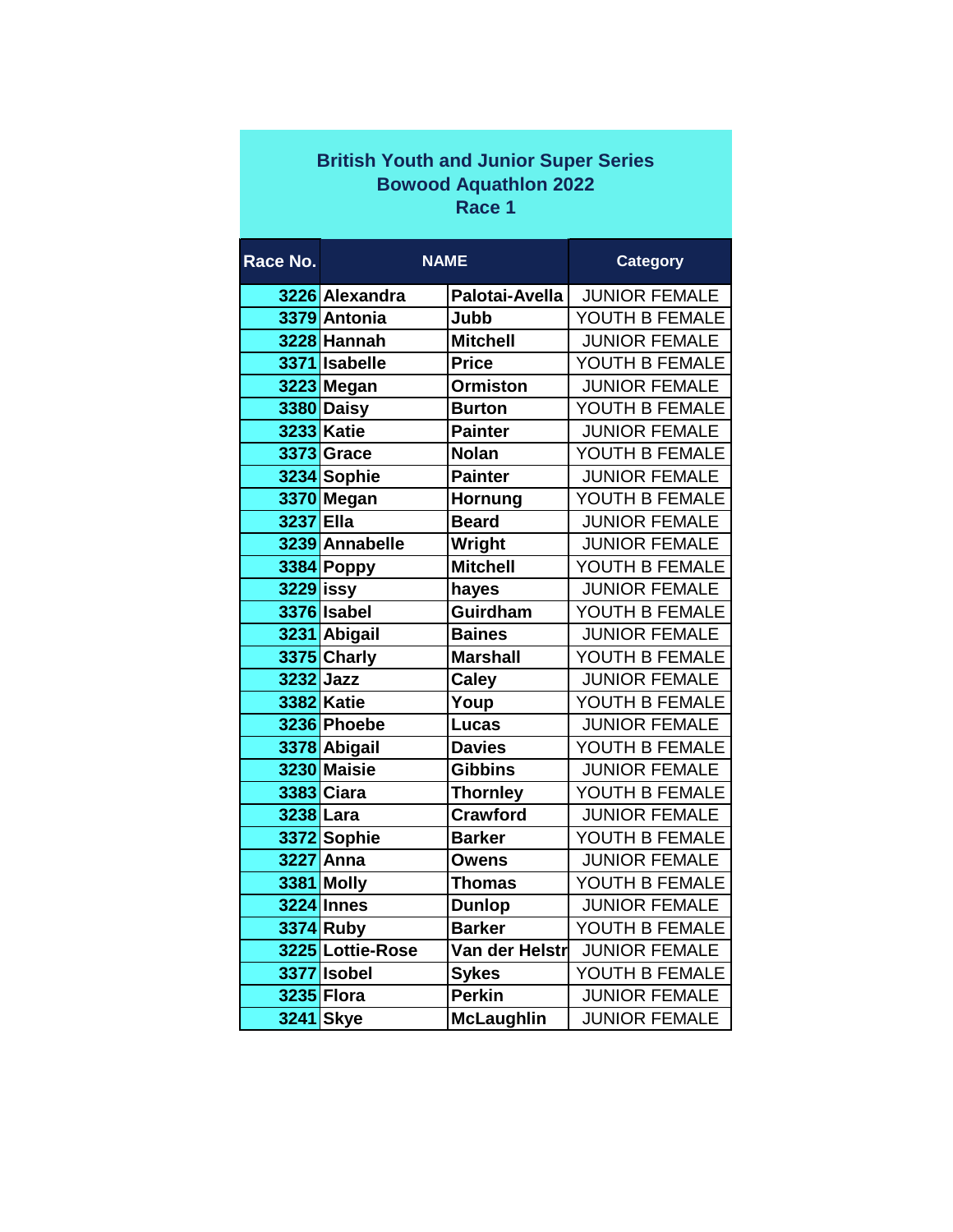| <b>British Youth and Junior Super Series</b> |  |  |  |  |  |  |
|----------------------------------------------|--|--|--|--|--|--|
| <b>Bowood Aquathlon 2022</b>                 |  |  |  |  |  |  |
| Race 2                                       |  |  |  |  |  |  |

| Race No.  | <b>NAME</b>       |                   | <b>Category</b>      |
|-----------|-------------------|-------------------|----------------------|
| 3237 Ella |                   | <b>Beard</b>      | <b>JUNIOR FEMALE</b> |
|           | 3239 Annabelle    | Wright            | <b>JUNIOR FEMALE</b> |
|           | 3384 Poppy        | <b>Mitchell</b>   | YOUTH B FEMALE       |
| 3229 issy |                   | hayes             | <b>JUNIOR FEMALE</b> |
|           | 3376 Isabel       | Guirdham          | YOUTH B FEMALE       |
|           | 3231 Abigail      | <b>Baines</b>     | <b>JUNIOR FEMALE</b> |
|           | 3375 Charly       | <b>Marshall</b>   | YOUTH B FEMALE       |
| 3232 Jazz |                   | <b>Caley</b>      | <b>JUNIOR FEMALE</b> |
|           | <b>3382 Katie</b> | Youp              | YOUTH B FEMALE       |
|           | 3236 Phoebe       | Lucas             | <b>JUNIOR FEMALE</b> |
|           | 3378 Abigail      | <b>Davies</b>     | YOUTH B FEMALE       |
|           | 3230 Maisie       | <b>Gibbins</b>    | <b>JUNIOR FEMALE</b> |
|           | 3383 Ciara        | <b>Thornley</b>   | YOUTH B FEMALE       |
| 3238 Lara |                   | <b>Crawford</b>   | <b>JUNIOR FEMALE</b> |
|           | 3372 Sophie       | <b>Barker</b>     | YOUTH B FEMALE       |
|           | 3227 Anna         | <b>Owens</b>      | <b>JUNIOR FEMALE</b> |
|           | 3377 Molly        | <b>Thomas</b>     | YOUTH B FEMALE       |
|           | 3381 Ruby         | <b>Barker</b>     | YOUTH B FEMALE       |
|           | <b>3224</b> Innes | <b>Dunlop</b>     | <b>JUNIOR FEMALE</b> |
|           | 3374 Isobel       | <b>Sykes</b>      | YOUTH B FEMALE       |
|           | 3225 Lottie-Rose  | Van der Helstra   | <b>JUNIOR FEMALE</b> |
|           | 3235 Flora        | <b>Perkin</b>     | <b>JUNIOR FEMALE</b> |
|           | 3241 Skye         | <b>McLaughlin</b> | <b>JUNIOR FEMALE</b> |
|           | 3226 Alexandra    | Palotai-Avella    | <b>JUNIOR FEMALE</b> |
|           | 3379 Antonia      | Jubb              | YOUTH B FEMALE       |
|           | 3228 Hannah       | <b>Mitchell</b>   | <b>JUNIOR FEMALE</b> |
|           | 3371 Isabelle     | <b>Price</b>      | YOUTH B FEMALE       |
|           | 3223 Megan        | <b>Ormiston</b>   | <b>JUNIOR FEMALE</b> |
|           | 3380 Daisy        | <b>Burton</b>     | YOUTH B FEMALE       |
|           | 3233 Katie        | <b>Painter</b>    | <b>JUNIOR FEMALE</b> |
|           | 3373 Grace        | <b>Nolan</b>      | YOUTH B FEMALE       |
|           | 3234 Sophie       | <b>Painter</b>    | <b>JUNIOR FEMALE</b> |
|           | 3370 Megan        | Hornung           | YOUTH B FEMALE       |